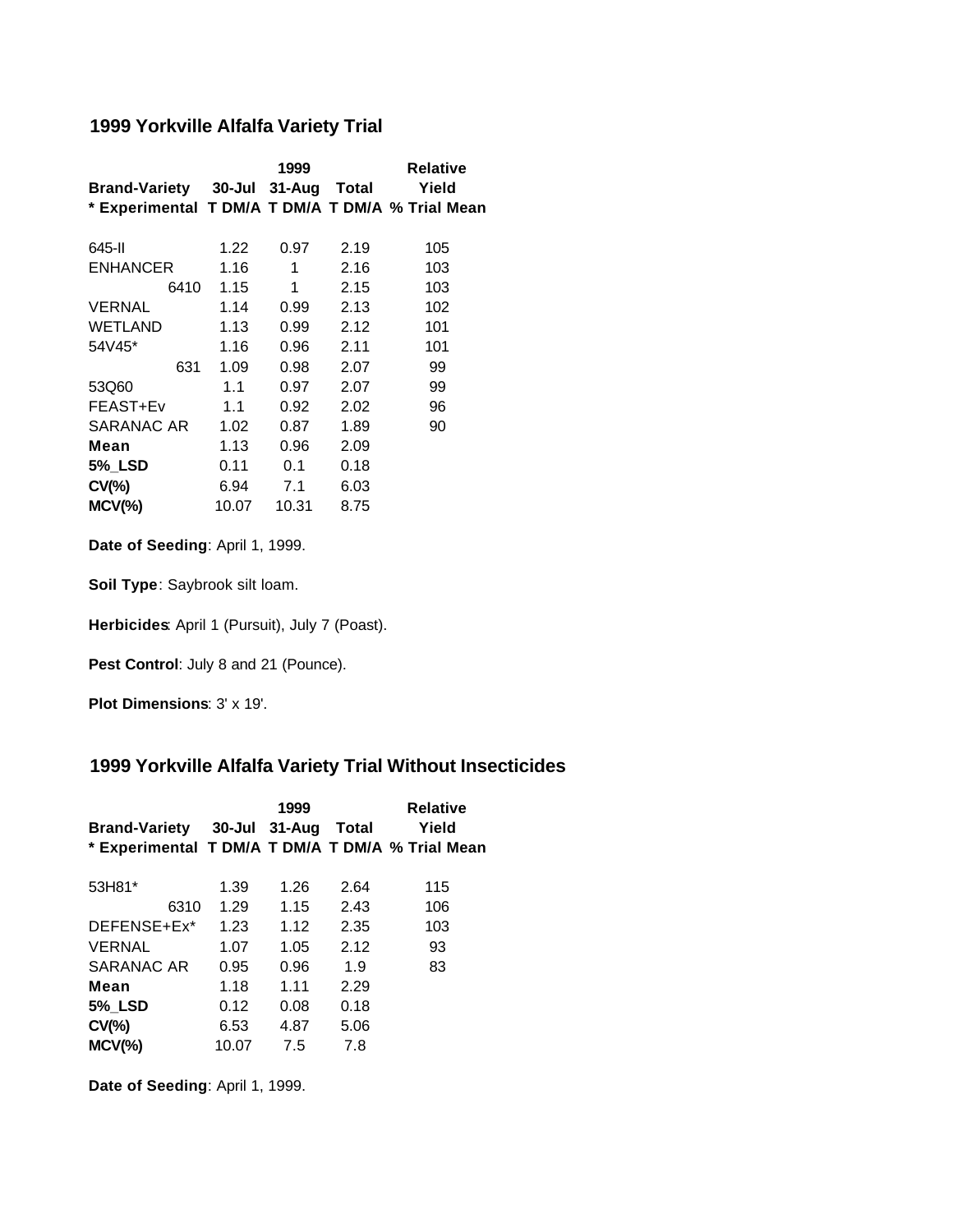**Soil Type**: Saybrook silt loam.

**Herbicides**: April 1 (Pursuit), July 7 (Poast).

Pest Control: July 8 and 21 (Pounce).

**Plot Dimensions**: 3' x 19'.